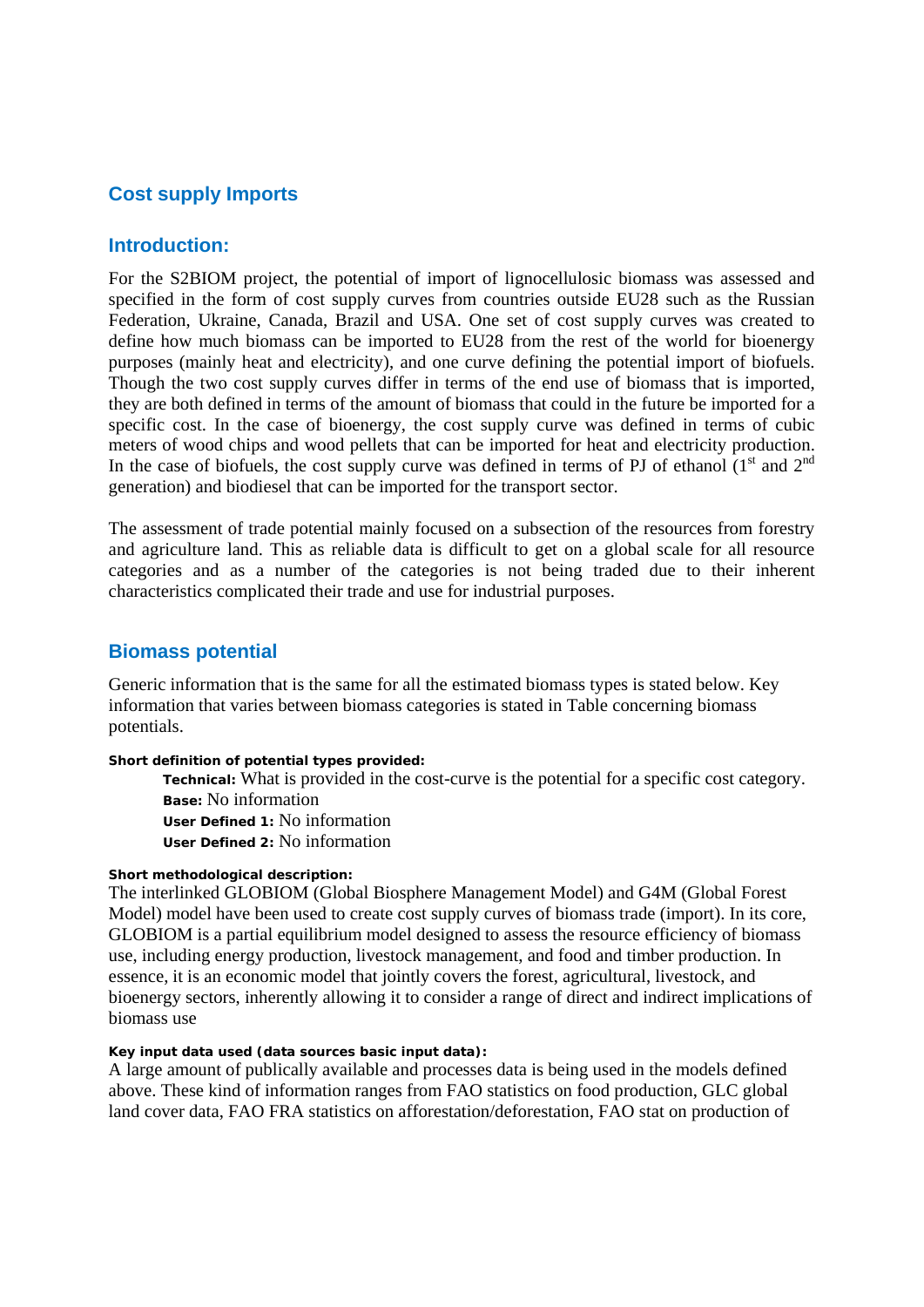woody commodities, and SSP2 assumptions concerning the development of social-economic drivers.

**Key model(s) used to calculate potentials:**  GLOBIOM / G4M

#### **Biomass potentials**

| <b>Biomass type</b> | <b>Biomass properties assumed</b> |                                                           |
|---------------------|-----------------------------------|-----------------------------------------------------------|
|                     | % moisture assumed<br>as received | <b>LHV</b> used for<br>conversion from<br>Kton d.m. to GJ |
| Wood chips          | 20%                               | 20.21                                                     |
| <b>Wood pellets</b> | 8%                                | 20.37                                                     |
| W_Ethanol           | 20%                               | 23.4 MJ/liter                                             |
| C_Ethanol           | 20%                               | 23.4 MJ/liter                                             |
| <b>FAME</b>         | 20%                               | 37.8 MJ/liter                                             |

## **Biomass cost**

Generic information that is the same for all the estimated biomass types is stated below.

### **Short methodological description:**

The interlinked GLOBIOM (Global Biosphere Management Model) and G4M (Global Forest Model) model have been used to create cost supply curves of biomass trade (import). In its core, GLOBIOM is a partial equilibrium model designed to assess the resource efficiency of biomass use, including energy production, livestock management, and food and timber production. In essence, it is an economic model that jointly covers the forest, agricultural, livestock, and bioenergy sectors, inherently allowing it to consider a range of direct and indirect implications of biomass use

#### **Key model(s) used to calculate potentials:**  GLOBIOM / G4M

### **Key input data used (data sources basic input data):**

A large amount of publically available and processes data is being used in the models defined above. These kind of information ranges from FAO statistics on food production, GLC global land cover data, FAO FRA statistics on afforestation/deforestation, FAO stat on production of woody commodities, and SSP2 assumptions concerning the development of social-economic drivers.

# **Unit conversions**

Key unit conversion estimates that are being applied are as follows:  $1$  USD = 0.697666 Euros based on conversion rates for 2010 1 ton wood pellets =  $2.5 \text{ m}^3$  wood pellets (JWEE)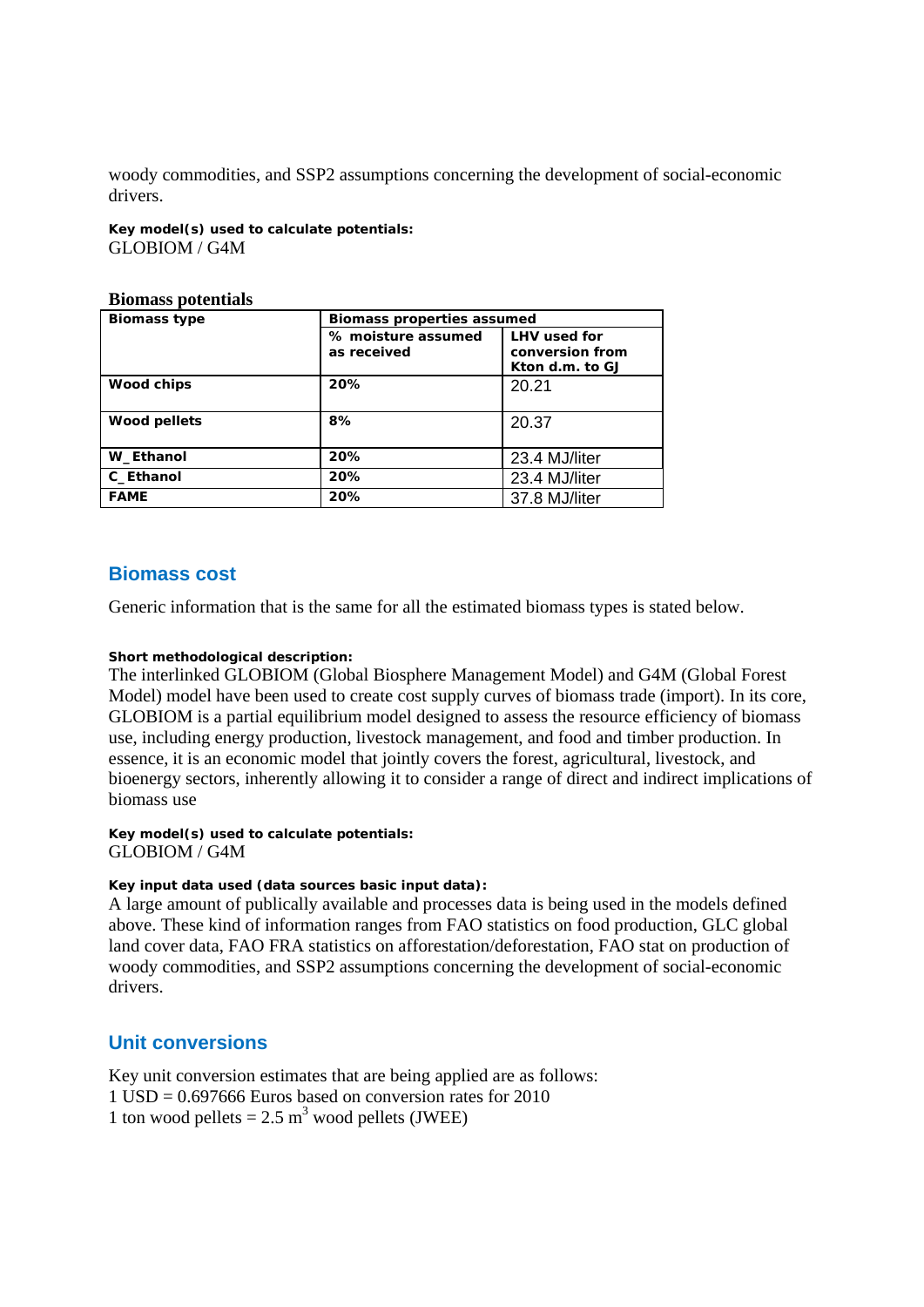```
1 ton wood pellets = 0.92 t.d.m. wood pellets (JWEE)
1 \text{ m}^3 wood chips = 0.42 t.d.m. wood chips (JWEE)
```
# **Summary**

The final cost supply curves were estimated for 2010, 2020, and 2030. In term of the cost supply curve for bioenergy, the import potential is shown in Figure 1, where the potential is shows in aggregate terms covering both import of wood chips and wood pellets. As shown in Figure 1, the import potential to EU from the rest of the world of wood chips and wood pellets is substantial.

In terms of wood chips, the import to EU is currently increasing following a global trend of increasing trade of wood chips. Two major import routes of woodchips to the EU can currently be identified. Hardwood chips are imported with sea vessels to Spain and Portugal mainly from Uruguay, Brazil, Canada, Congo and Liberia. According to RISI the total Atlantic imports of wood chips to Spain and Portugal was about 2 million m<sup>3</sup> (0.84 t.d.m). Another trade flow of wood chips originates mainly from Russia to Finland. About 2.2 million m<sup>3</sup> (2012, roughly 0.9 t.d.m) of chips was imported by Finland from Russia. It is important to note that these historically reported volumes do not separate the chips for pulp or wood based panel production and energy production. It is estimated by a study from the IEA Bioenergy that less than 10% of the annually reported global wood chip trade volumes are energy-related. In terms of the potential to increase the trade of wood chips for energy purposes, the main increase is estimated in terms of trade from Russia and North Africa due high trading costs. Relatively low energy density, high moisture content and variable particle size and shape of wood chips are the main factor to limited geography of wood chips trade to energy purposes.

The potential to increase import of wood pellets is on the other more substantial than that of wood chips. Wood pellets are, by far, currently the most important solid wood fuel traded internationally. Demand in the EU draws currently the largest trade flows of wood pellets from North-America and Russia. Import of wood pellets to the EU from outside was about 3.2 million tonnes (2.9 t.d.m) in 2012 and customs statistics show that the imports to the EU in 2013 increased to 5.7 million tonnes (5.2 t.d.m). The US and Canada export about 2.7 (2.5 t.d.m) and 2.0 million tonnes (1.8 t.d.m) of pellets to the EU respectively, Russia about 0.7 million tonnes (0.6 t.d.m) per year. Most of the exports from North-America are going to UK, Netherlands, Belgium and Denmark. Russian exports are targeted to Sweden and Denmark.

The potential to increase in import of wood pellets to the EU is estimated to be mainly related to be three major exporting countries: USA, Canada, and Russia. The US and Canada have been the most important sources of industrial wood pellets over the last decade. The imports from North America have been increasing during the last years and so far peak volumes 2.8 million tonnes (2.6 t.d.m) from the US and 1.9 million tonnes (1.8 t.d.m) from Canada were recorded in 2013. North American exports are directed to the UK, Benelux, Denmark and a small part to Italy. Russia has also increased its significance in the EU industrial wood pellet export markets. During 2009-2013 Russian exports to the EU have almost doubled from 0.4 million tonnes (0.4 t.d.m) per year, to 0.7 million tonnes (0.6 t.d.m) per year. Major countries importing Russian industrial wood pellets are Sweden and Denmark where pellets are combusted in coastal CHP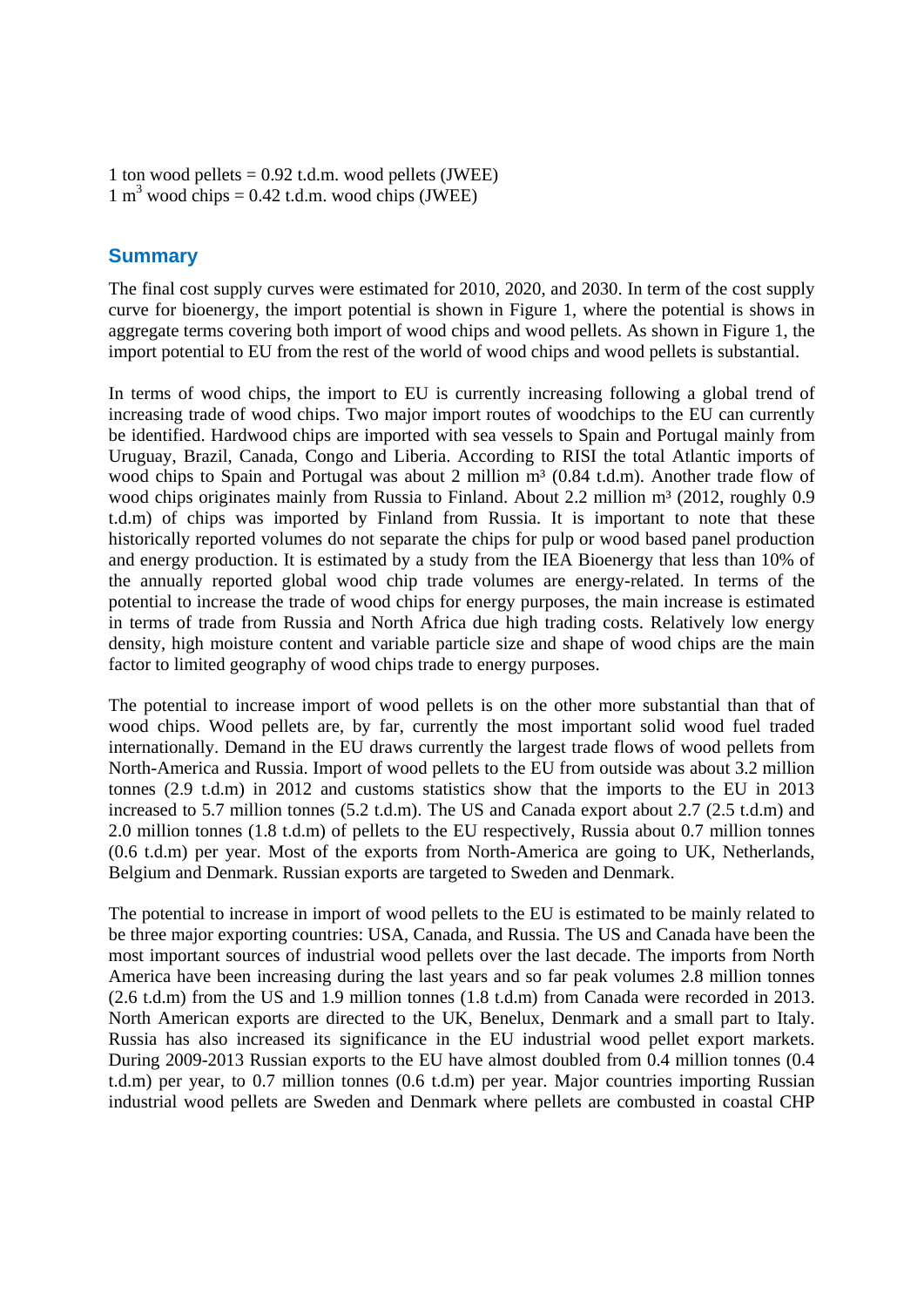plants. Due to volatile nature of wood pellet production in Russian mills, the export markets are not as stable or established as on the Atlantic side of the EU.



**Figure 1: The estimated cost supply curves in 2020 and 2030 for bioenergy. The import potential is defined in terms of import of wood chips and wood pellets [ton dry mass per year], while the price is defined in terms of the cost that a consumer needs to pay for the feedstock [EUR per GJ].**